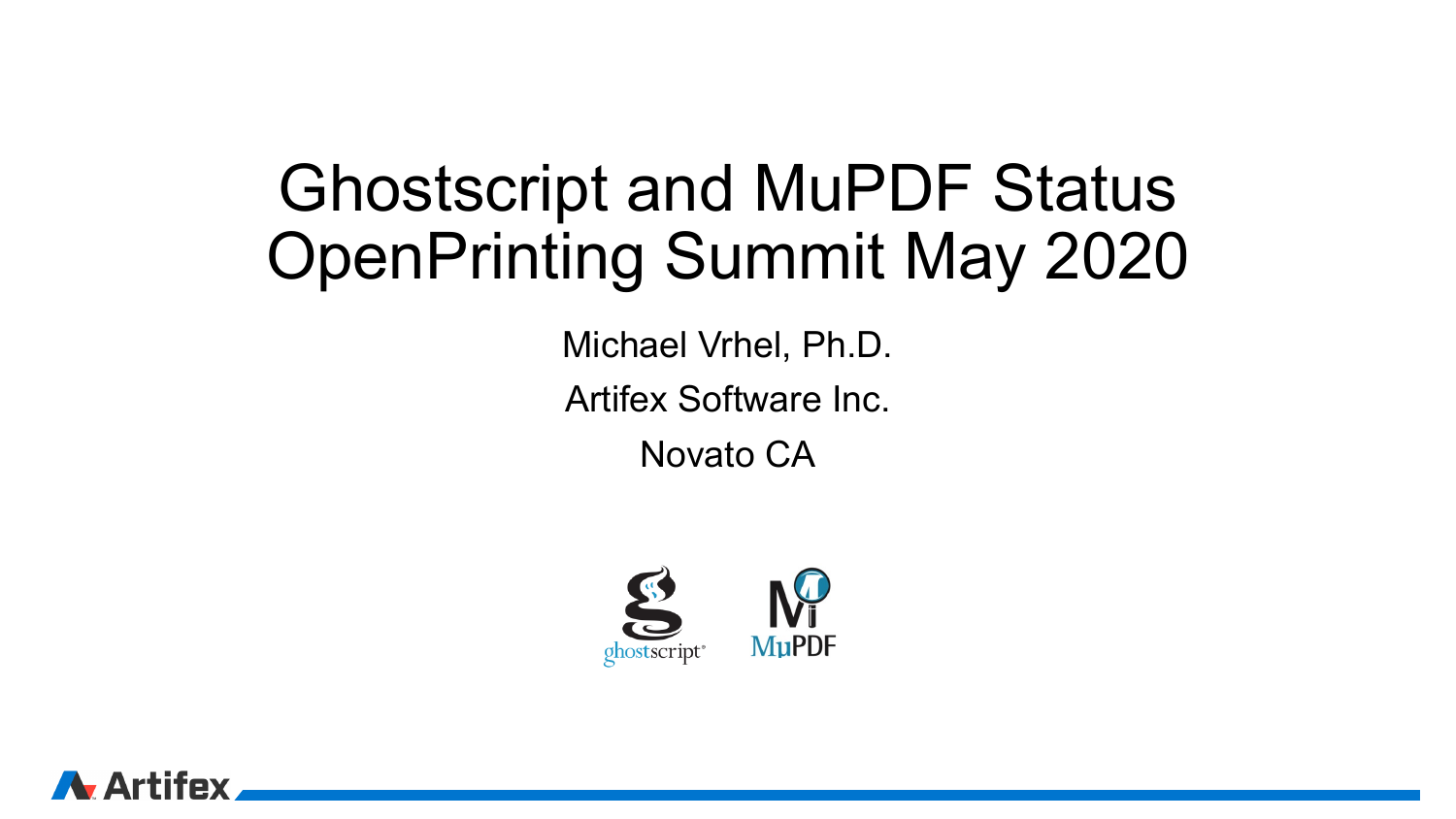### **Outline**

**Ghostscript** 

MuPDF

Ghostscript – Changes since last meeting

MuPDF – Changes since last meeting

Little CMS2MT

MuJS

MuPDF WebAssembly

Current and Future Work

CUPS Device



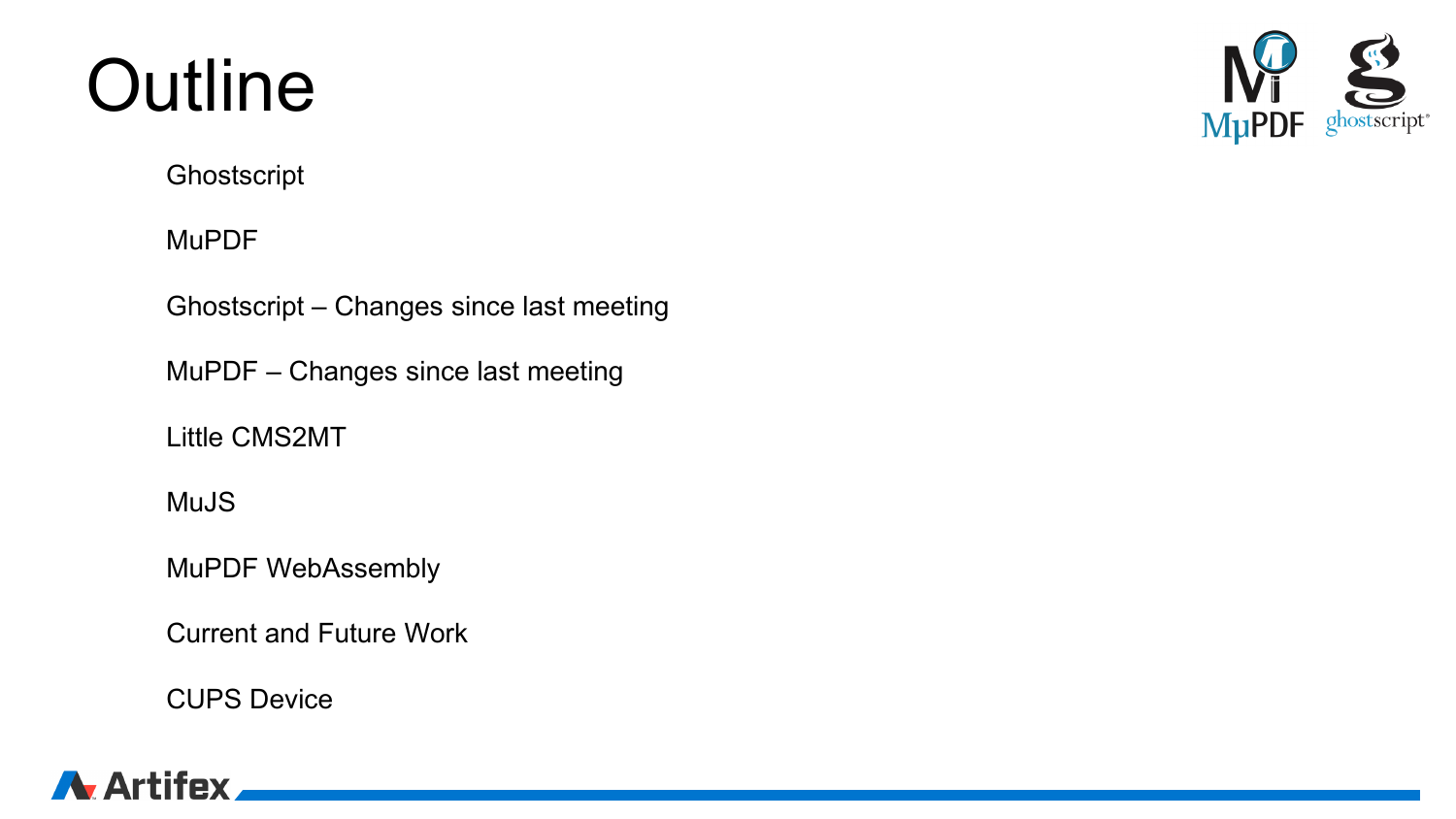### Ghostscript



Ghostscript is a document conversion and rendering engine.

Converts between and renders PDF, PS, PCL, PCL-XL, XPS

Dual license GNU AGPLv3 / Commercial

Source and documentation available at [www.ghostscript.com](http://www.ghostscript.com/)

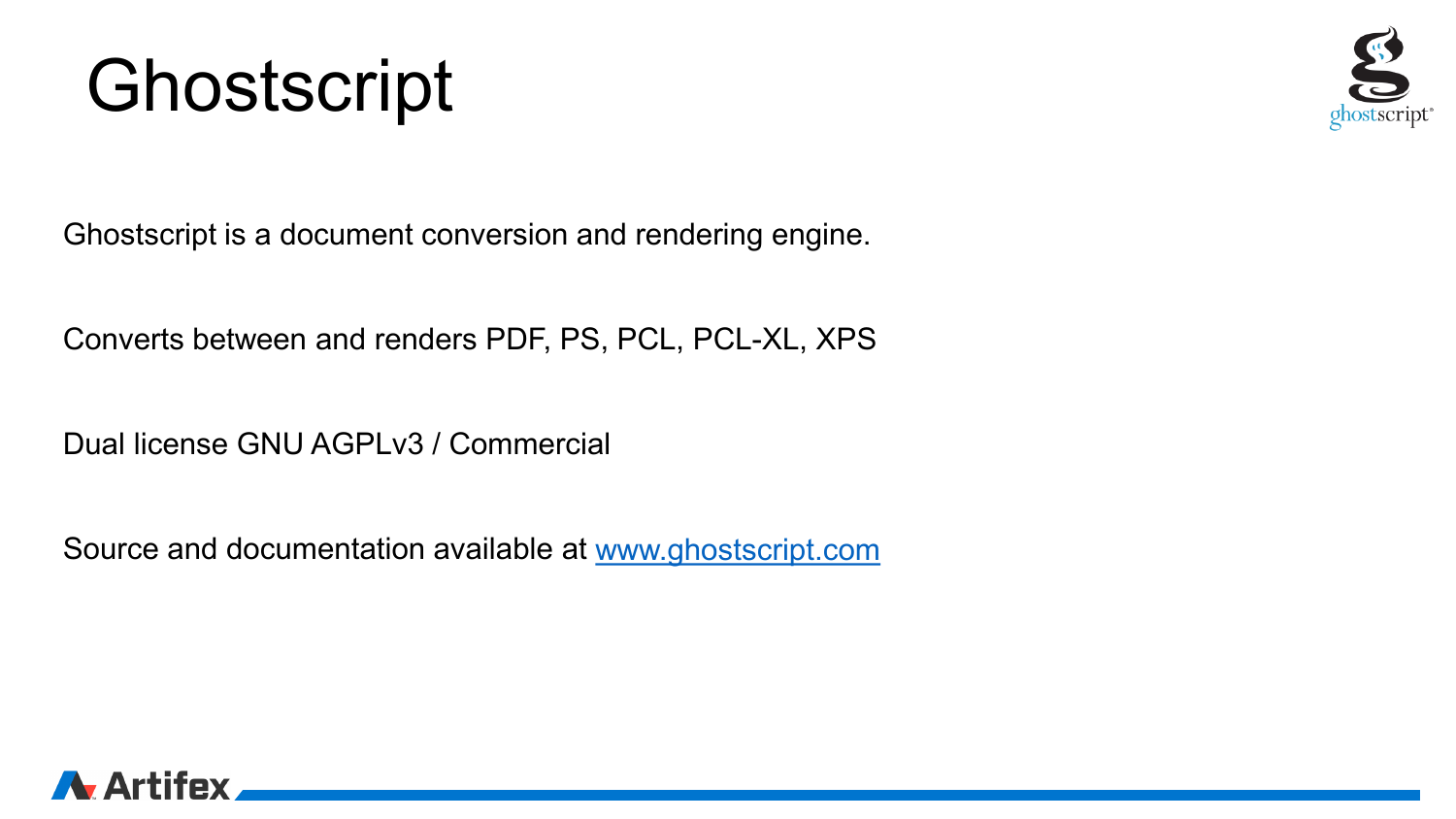



Open source software framework for viewing and converting PDF, XPS, and e-book documents.

Designed toward mobile environment use.

Dual license GNU AGPLv3 / Commercial

Source and documentation available at [www.mupdf.com](http://www.mupdf.com/)

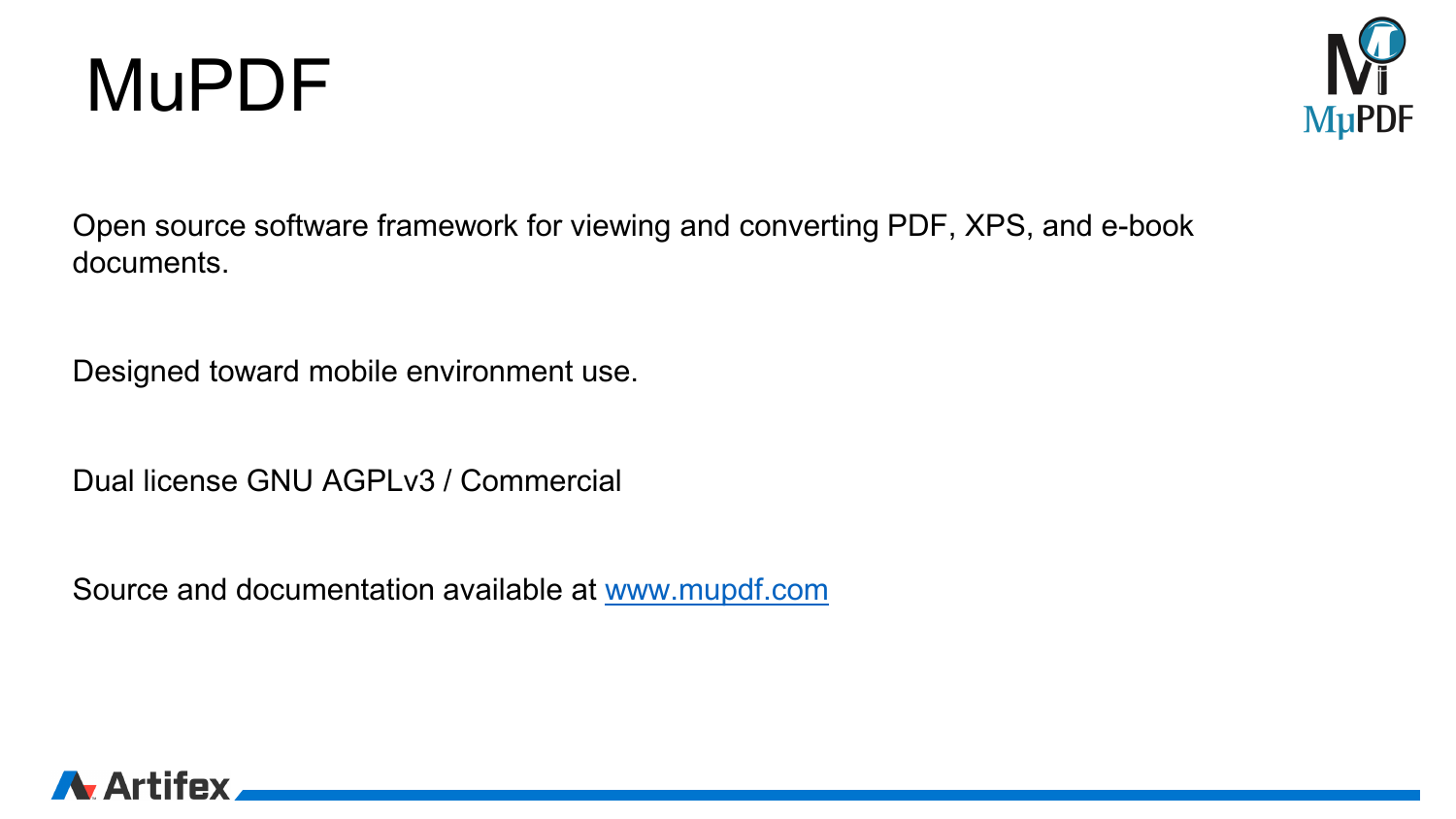

### Command Line Tools

#### **mutool draw**

Primarily used for rendering a document to image files.

#### **mutool convert**

For converting documents into other formats.

#### **mutool trace**

Debugging tool used for printing a trace of the graphics device calls on a page.

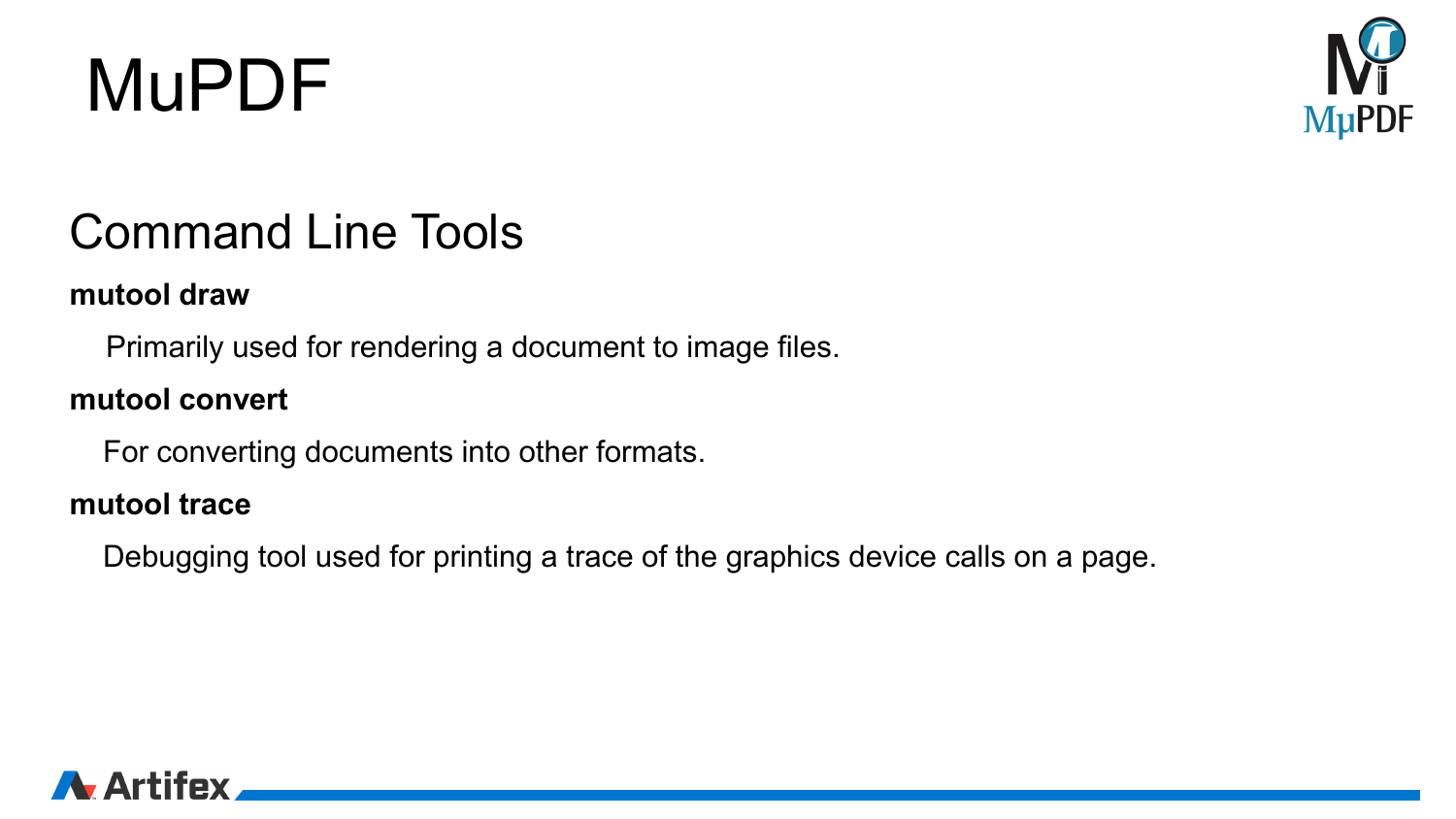

### Command Line Tools

#### **mutool show**

A tool for displaying the internal objects in a PDF file.

#### **mutool extract**

Extract images and embedded font resources.

#### **mutool clean**

Rewrite PDF file. Used to fix broken files, or to make a PDF file human editable.

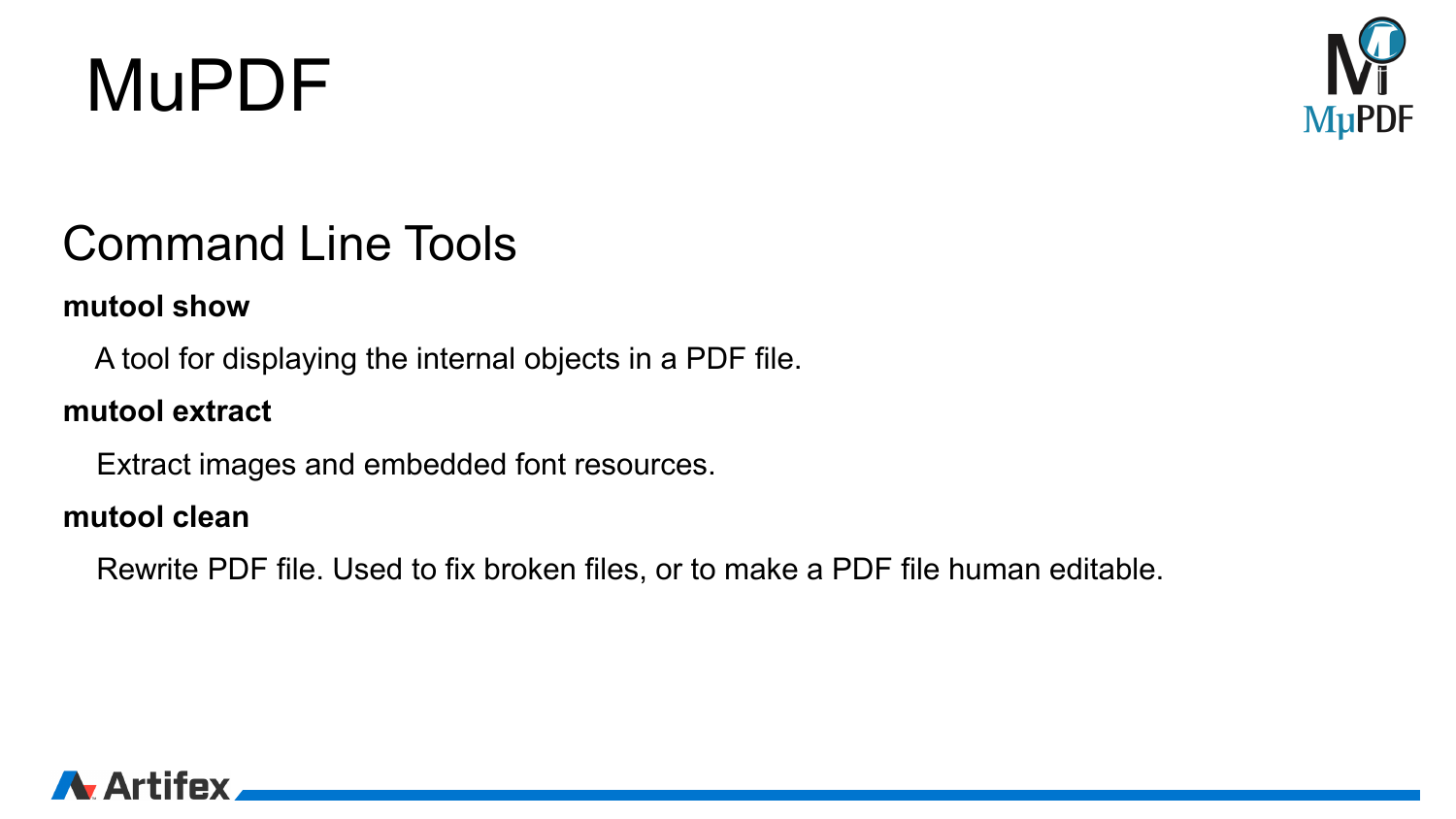

### Command Line Tools

#### **mutool merge**

Merge pages from multiple input files into a new PDF.

### **mutool create**

Create a new PDF file from a text file with graphics commands.

#### **mutool run**

A tool for running Javascript programs with access to the MuPDF library functions.

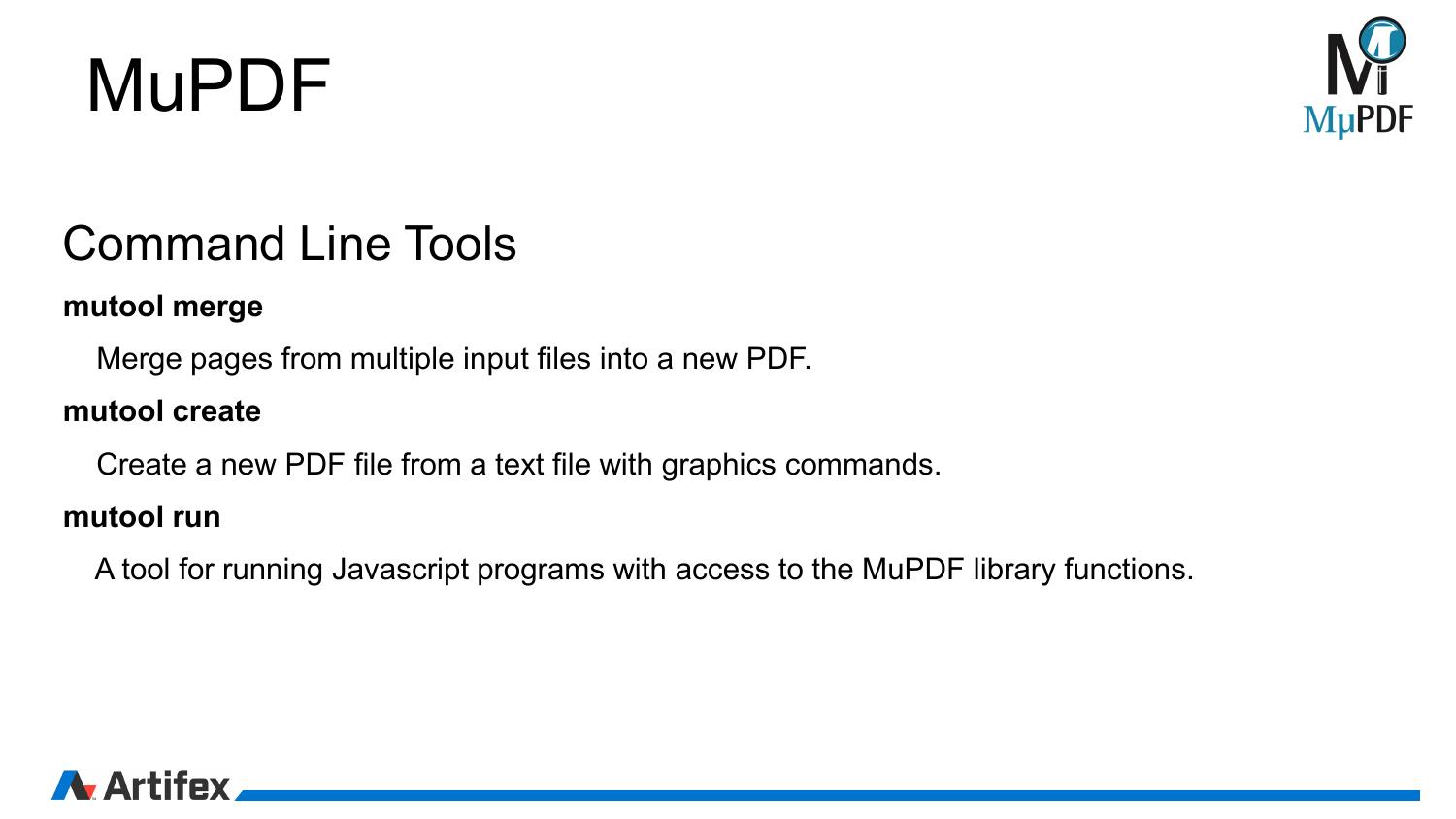

### **JavaScript**

Examples in docs/examples:

pdf-merge.js

pdf-portfolio.js

pdf-create.js

and more…

Example:

mutool run pdf-merge.js output.pdf input1.pdf input2.pdf …

### A Artifex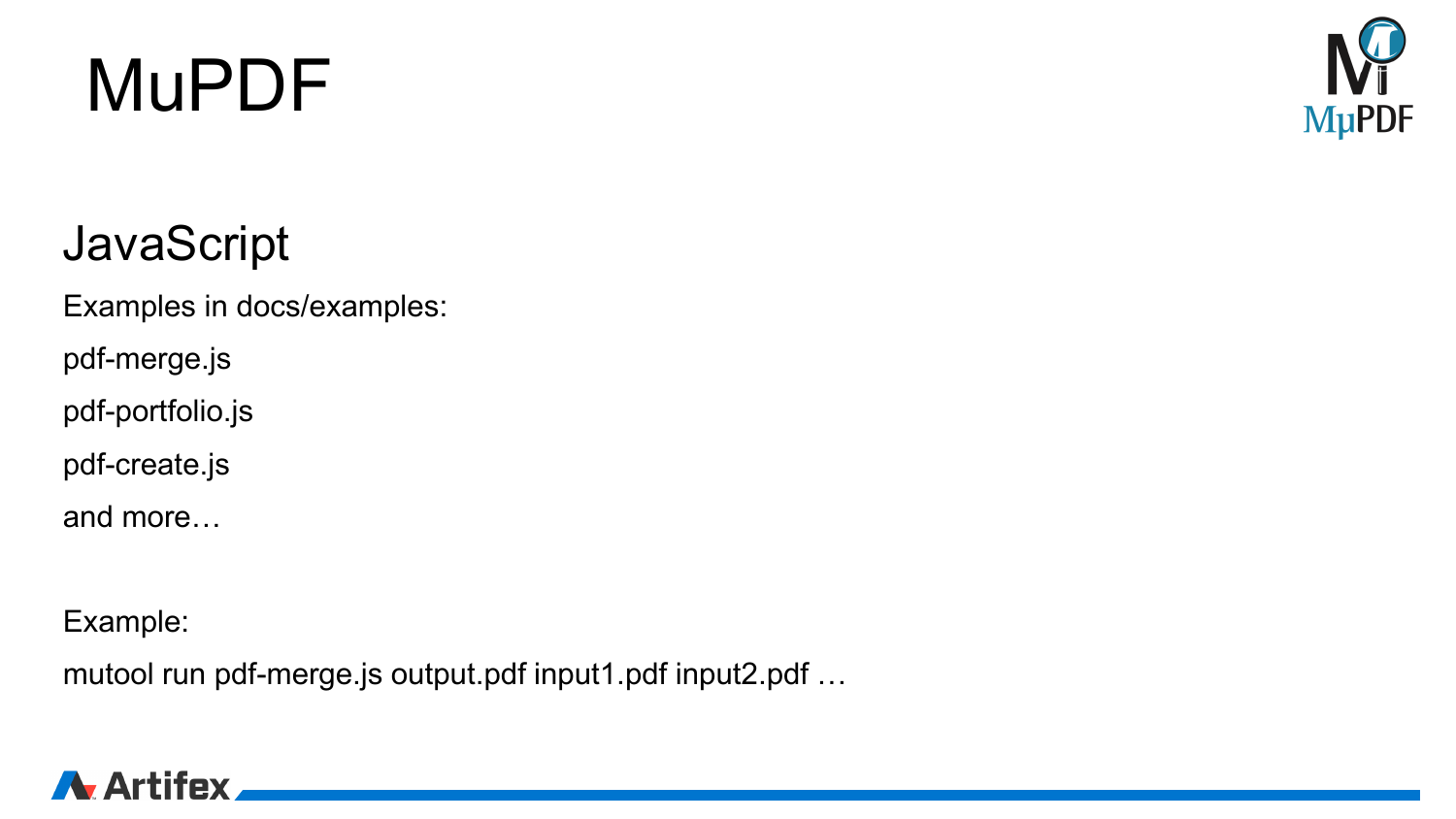# Changes to GS since last meeting



#### **Release 9.50 October 2019**

- Redesign of file access for security
- File access controls enabled by default. In order to run Ghostscript without these controls, use –dNOSAFER
- Postscript non-standard and undocumented operators no longer accessible
- 16 bit per component capability in transparency device
- Implementation of compatible overprint mode

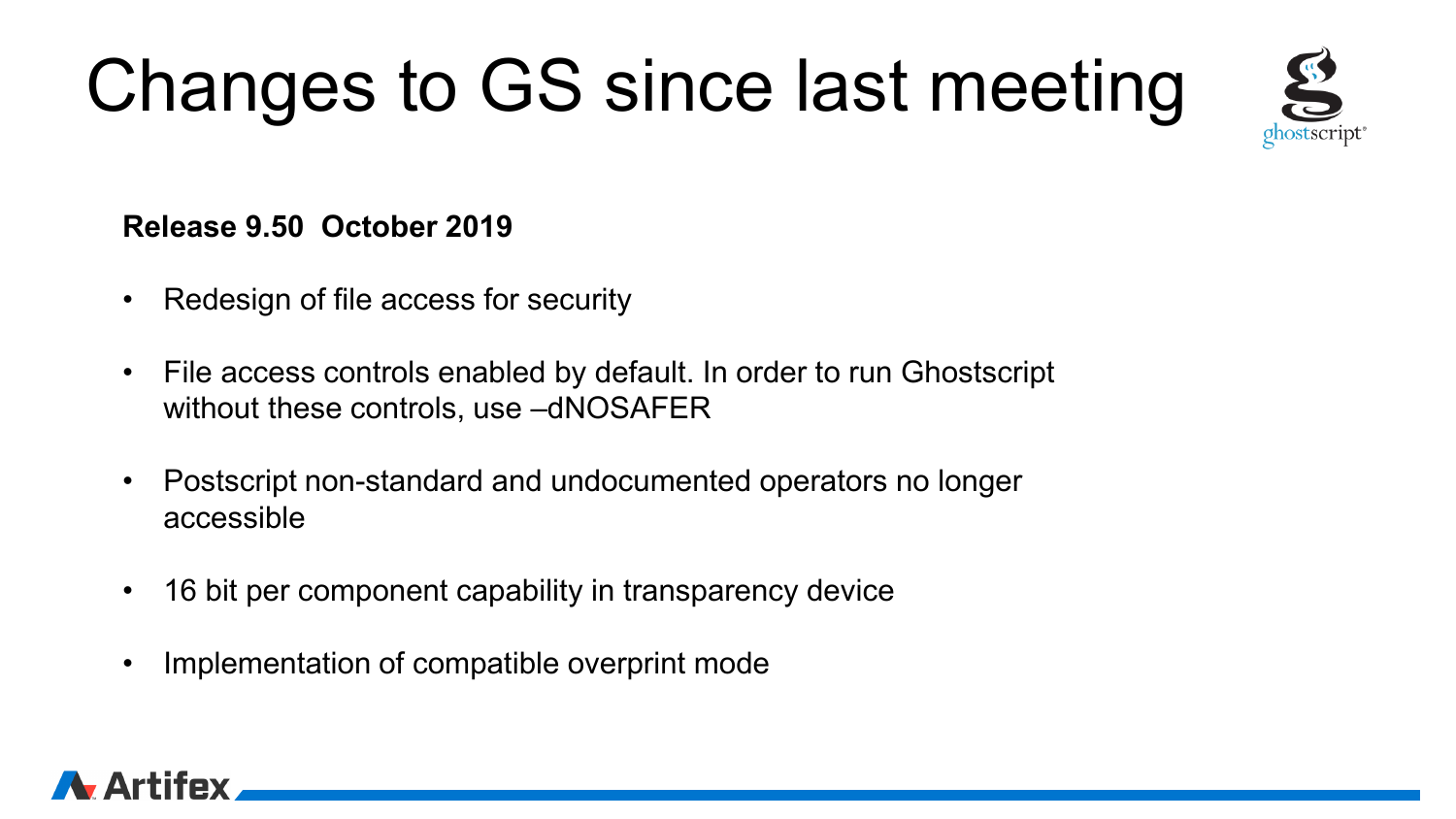# Changes to GS since last meeting



#### **Release 9.52 March 2020**

- Implementation of fillstroke device method (fixes issues with transparency in those operations)
- Zero Coverity issues achieved (will be maintained moving forward)
- Introduction of SIMD acceleration methods for commercial licenses (Transparency blending, interpolation, halftoning, color conversion)
- Moved to Visual Studio 2019 solution

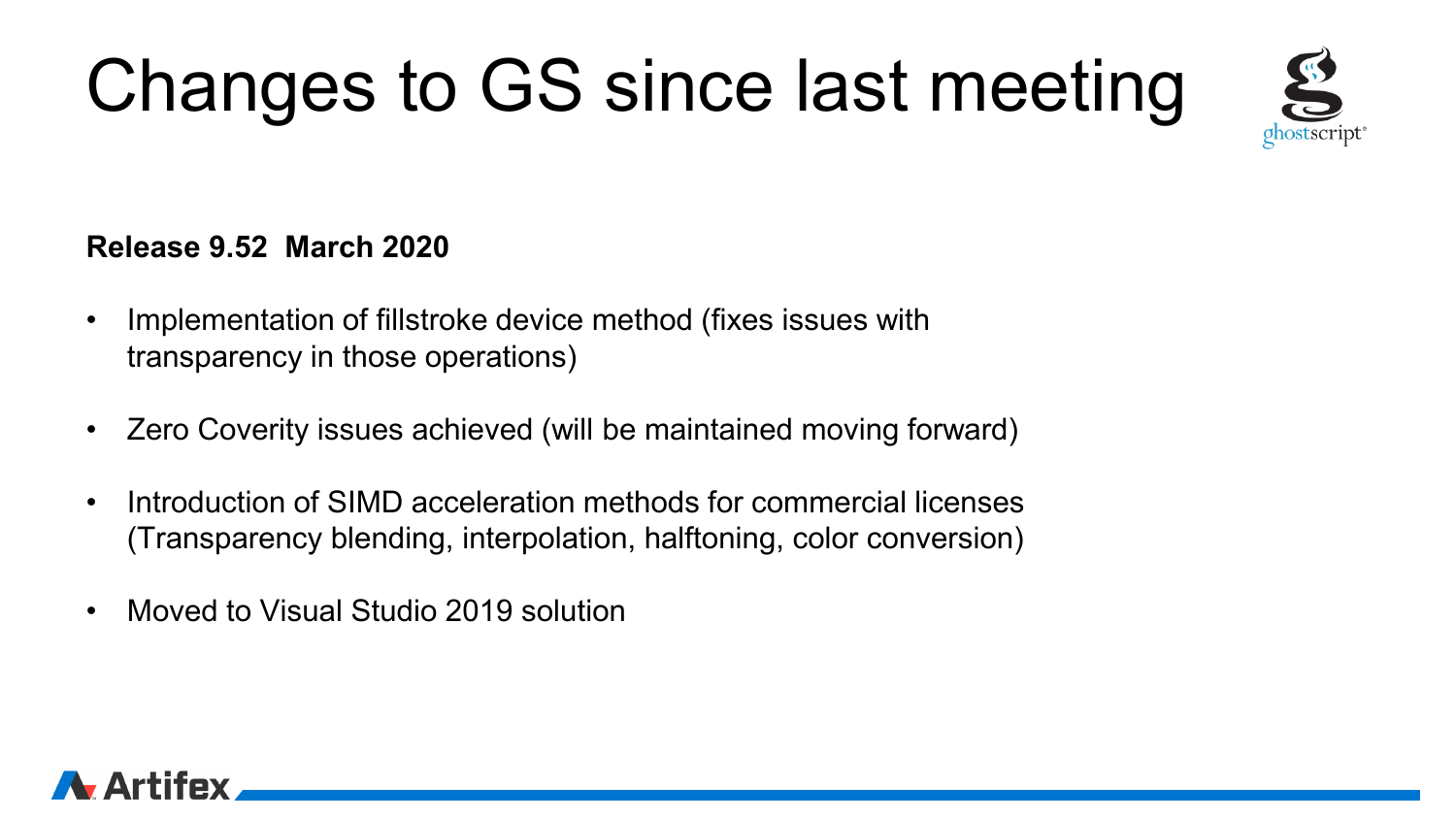#### **Release 1.15: (May 2019)**

- WebAssembly build target and examples
- Improved forms API in both C and Java bindings.
- Improved forms JavaScript support.
- Create appearance streams for more form field types.
- Improved text extraction from LaTeX documents with math symbols.
- Support CBZ and CBT files larger than 2Gb.
- Show table of contents for FB2 and XHTML documents.
- Show embedded raster images in SVG and XHTML documents.
- Show FB2 cover page.
- Add inhibit-spaces option to stext device to turn off missing space detection.
- Simplified fz\_try/fz\_always/fz\_catch macros.



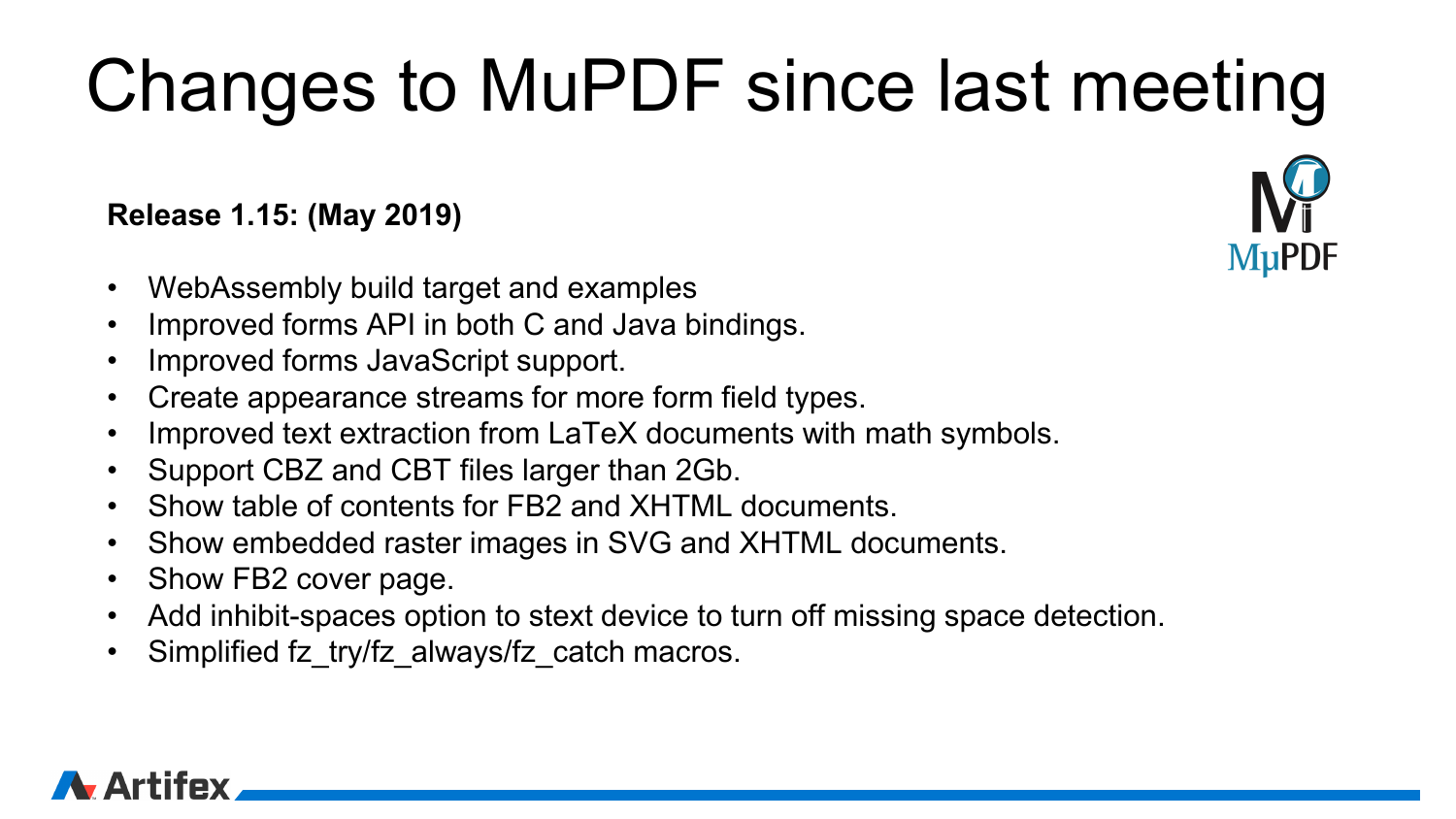**Release 1.15: (May 2019)**

mupdf-gl improvements:



- Automatically open annotation editor when selecting an annotation
- Full page color tinting option in mupdf-gl
- Show/hide table of contents sections
- Toggle spot color mode with 'e'

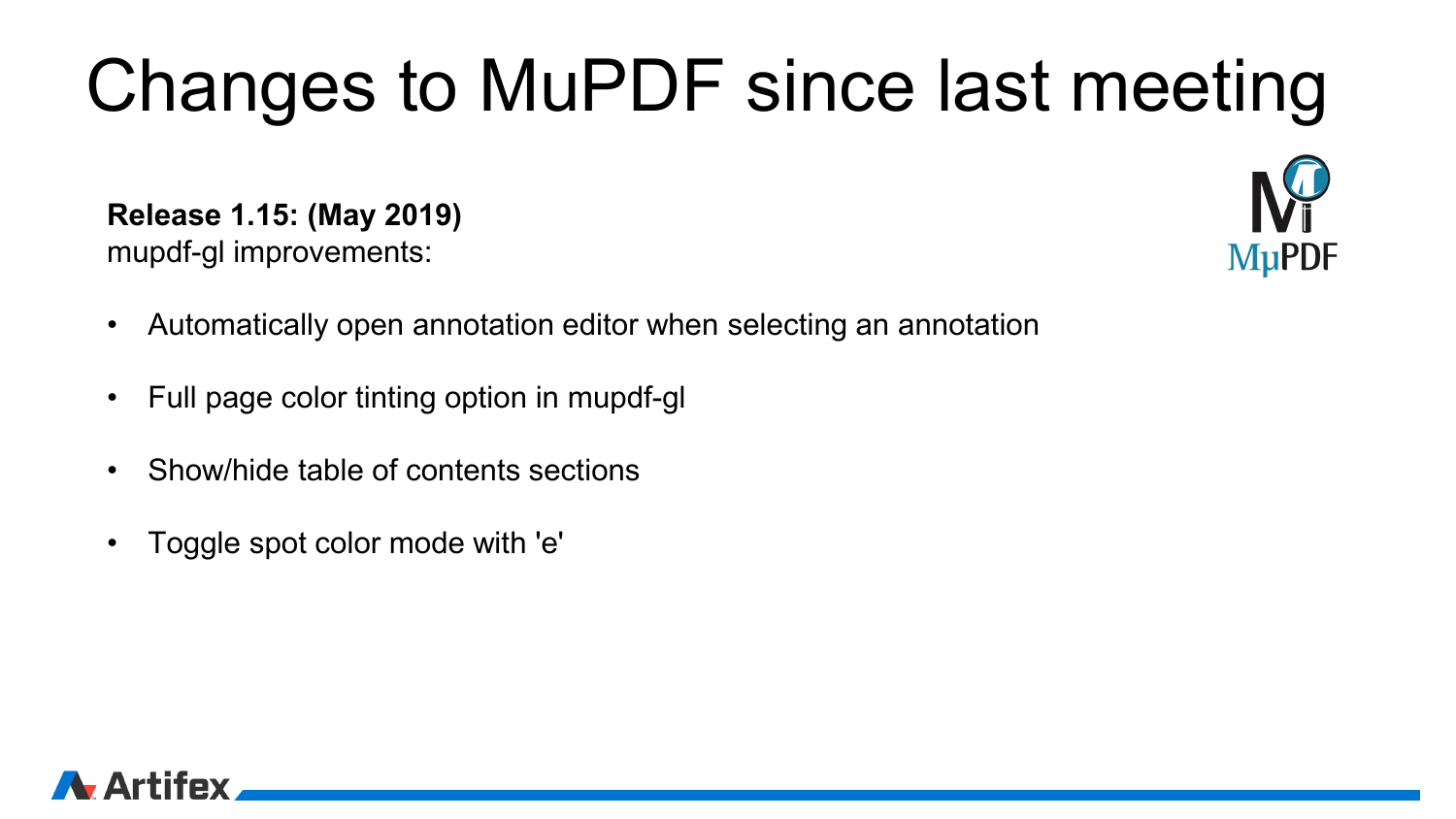**Release 1.15: (May 2019)**

mutool improvements:

mutool show \$PDF js show document level javascript. mutool clean -A create appearance streams when missing. mutool clean -AA recreate all appearance streams. mutool run docs/examples/portfolio.js extract embedded files from PDF document. mutool run docs/examples/pdf-dejpx.js decompress JPEG2000 images in PDF document. mutool run docs/examples/fix-s22pdf.js fix fonts in documents generated by S22PDF.



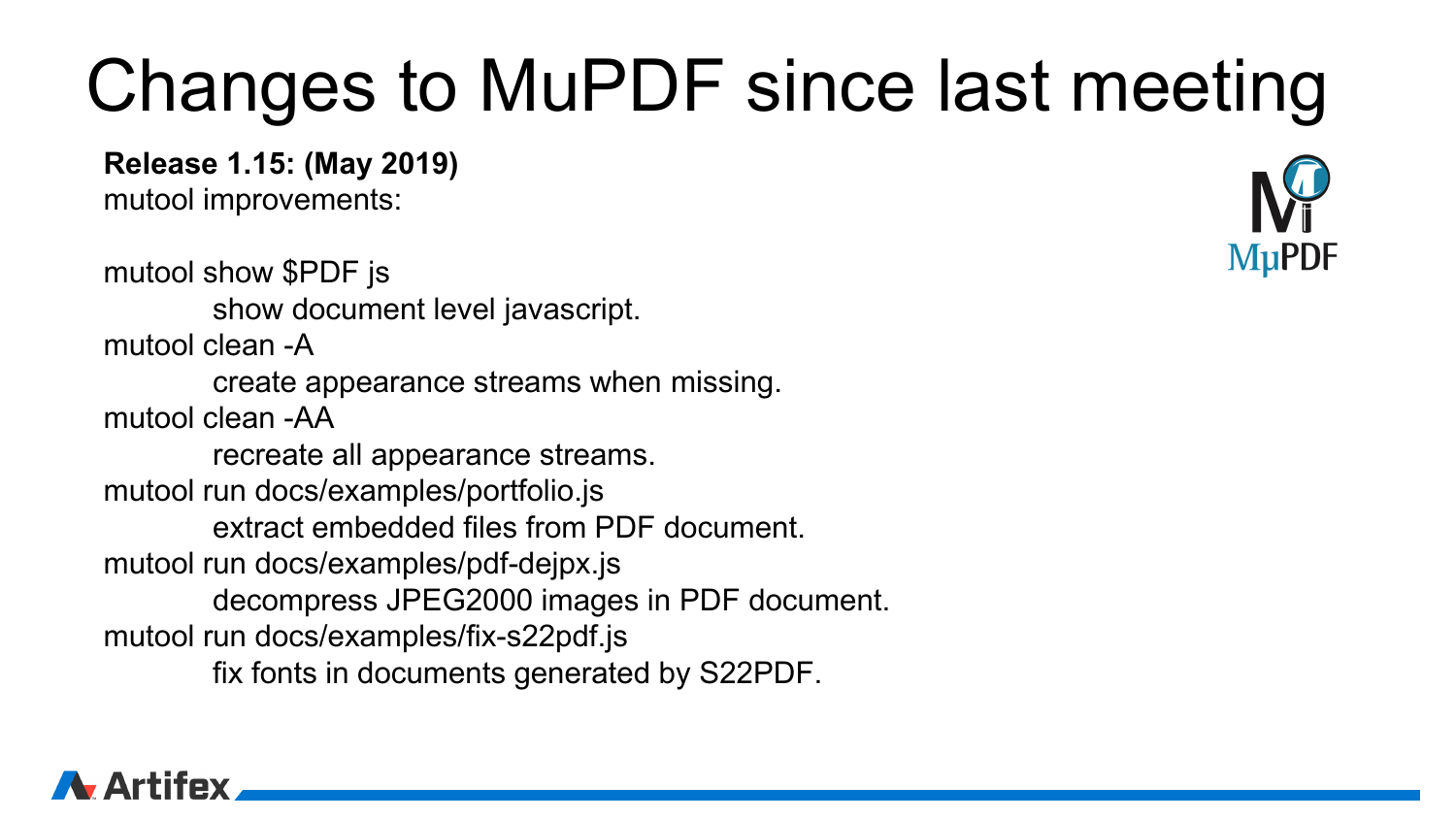**Release 1.15: (May 2019)**

Various cleanups:

- **MuPDF** • Removed TGA output support. Use one of the more common and useful PAM, PNM, PNG, or TIFF formats instead.
- Removed support for PDF portfolios. This work-in-progress feature was never completed, and only worked for a small subset of files.
- Removed support for progressive loading. This rarely used feature added a lot of complexity and was an unending source of bugs and strange behavior. Removing this feature has allowed us to clean up and simplify large amounts of code, and fix dozens of bugs in one fell swoop.

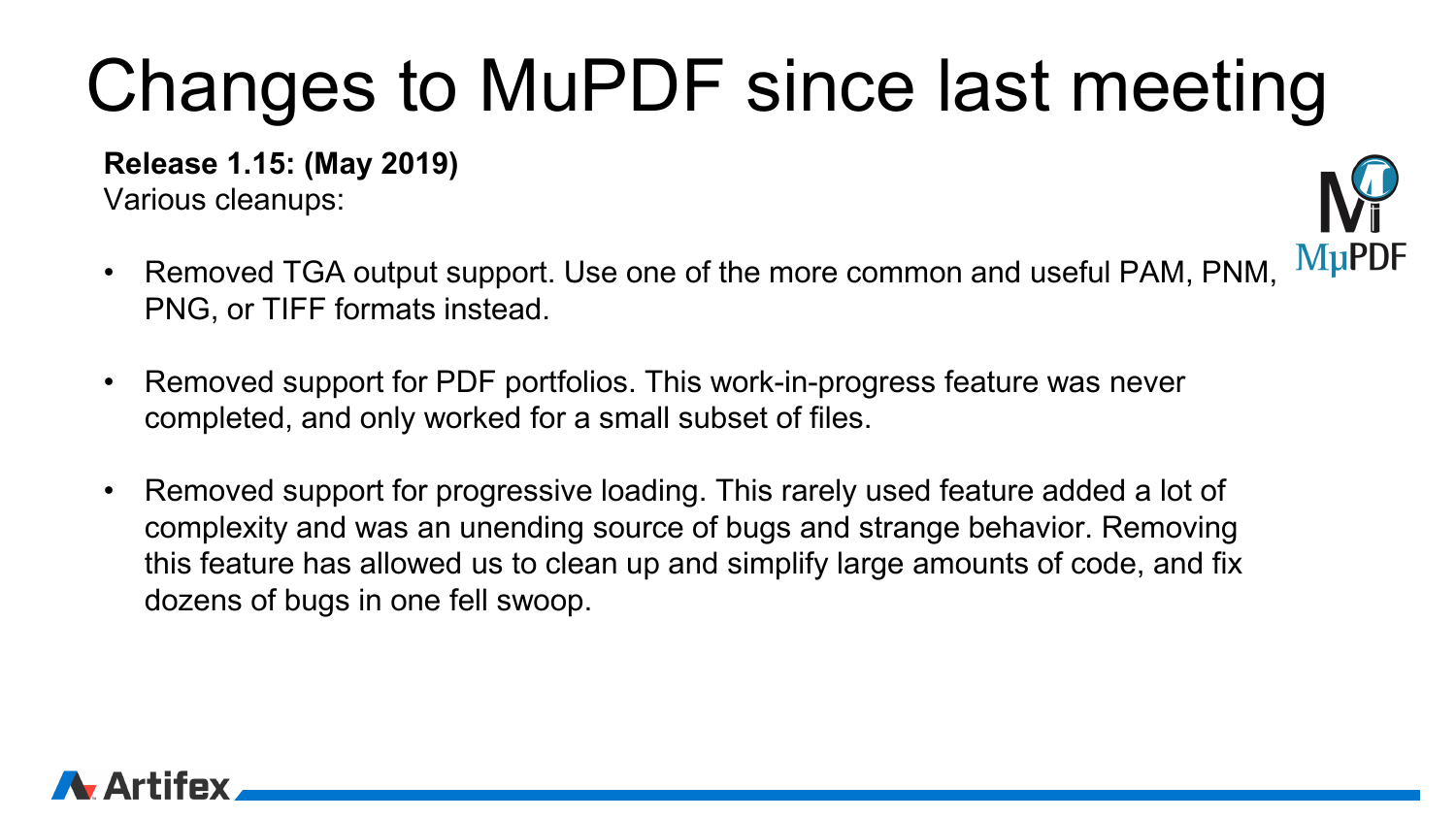**Release 1.16: (July 2019)** API:

- Major overhaul of color management architecture
- Improved functions to verify/sign PDF documents
- Number tree accessor function pdf lookup number
- Parse and handle more options for PWG output
- Removed obsolete gproof document type
- User callbacks for warning and error messages



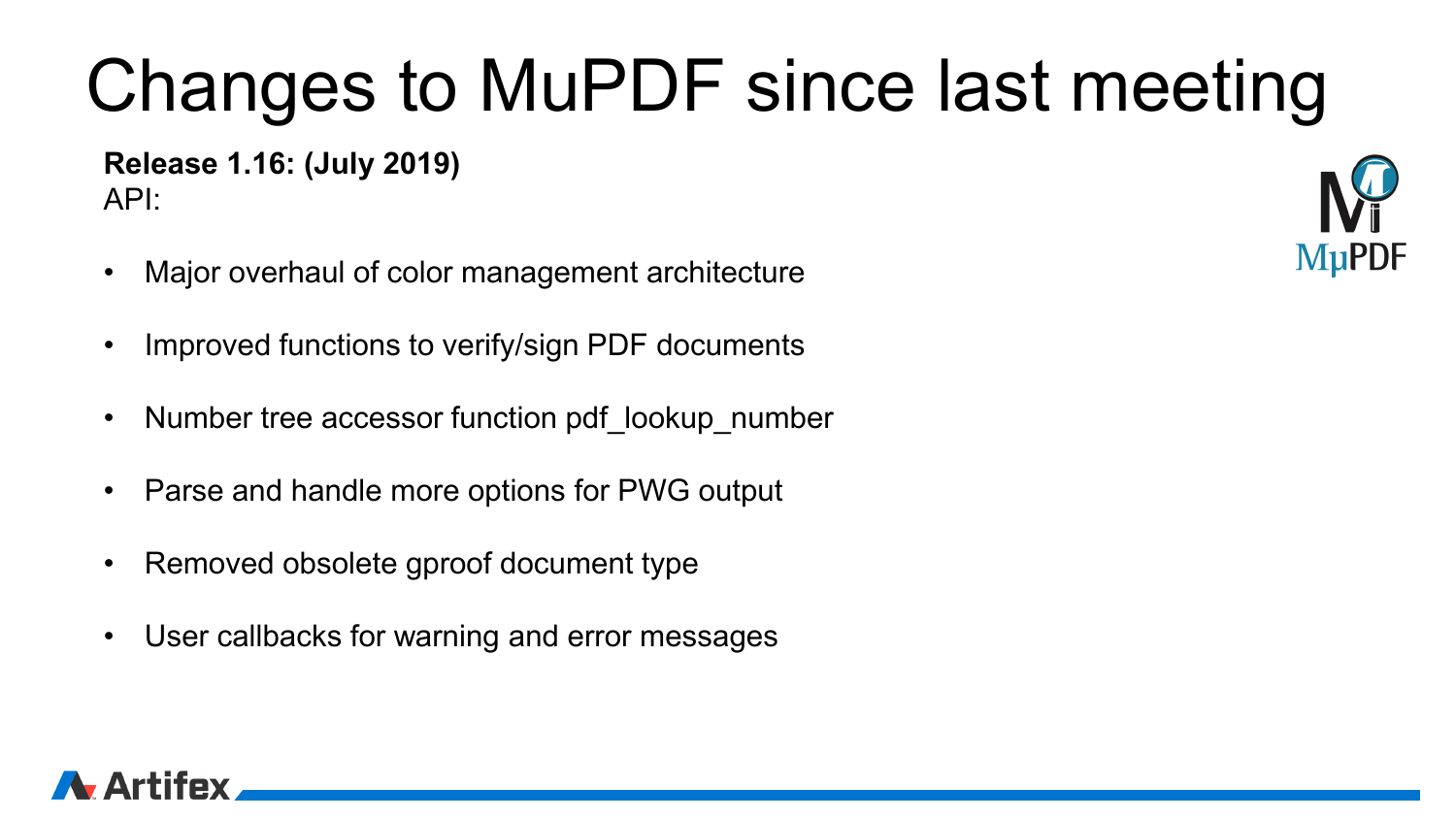#### **Release 1.16: (July 2019)**

epub:

Changed default page size to A5. Draw embedded SVG documents in EPUB/XHTML. New Noto fonts covering more unicode scripts. Support small-caps font-variant.

#### pdf:

Add Redact annotation type and function to apply redactions. Add/remove/change encryption and password when saving PDF files. Improvements to text handling in PDF filter processor. New and improved progressive loading.

svg:

Draw external images in SVG documents.

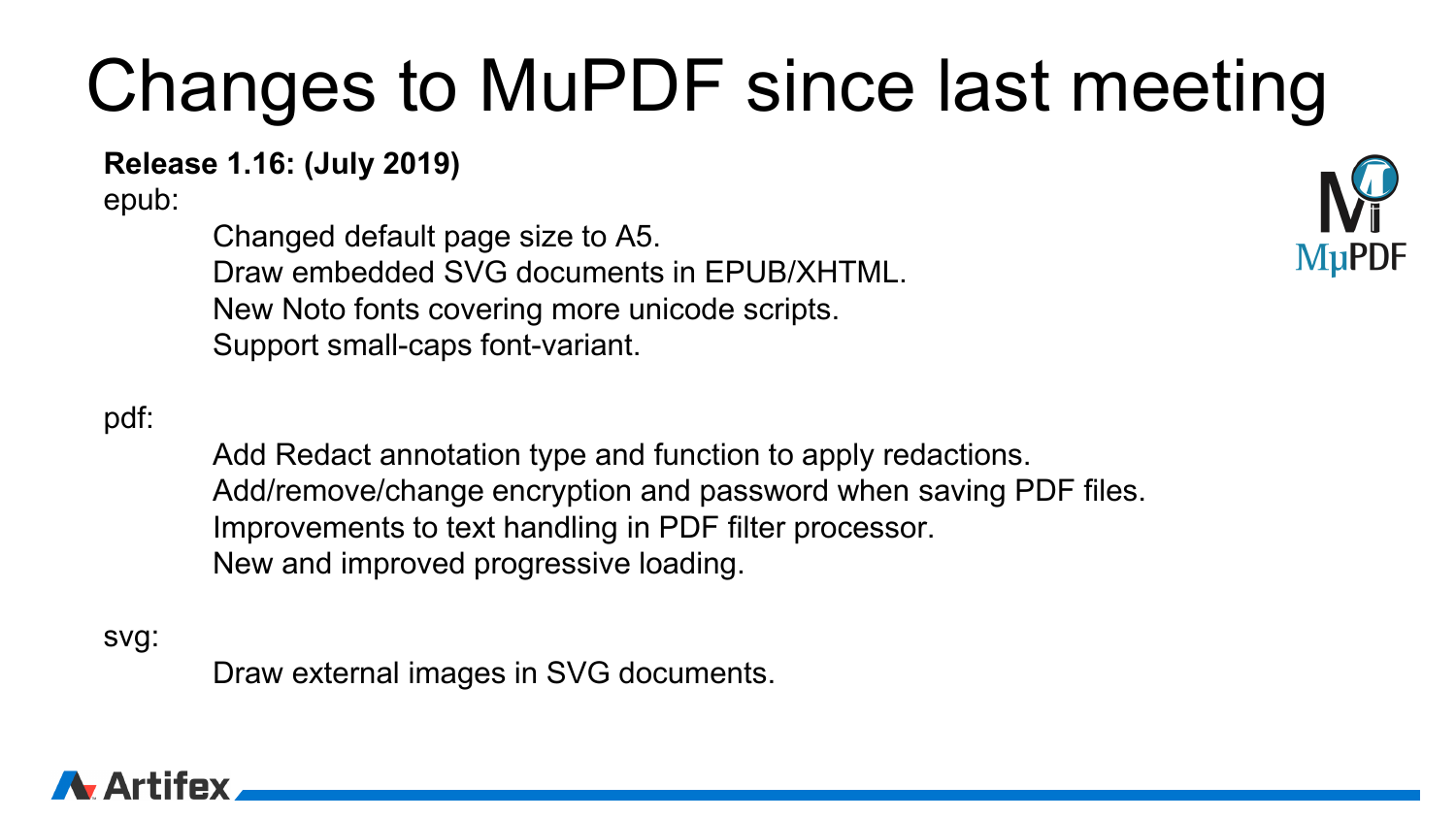**Release 1.16: (July 2019)**

mutool show:

Add 'form' selector to list PDF form fields.

mutool sign:

Sign PDF documents from the command line. Verify signatures in PDF documents from the command line.

viewer:

Option to save a script of user actions for replay with mutool run. Runtime toggle for ICC and spot rendering. Tooltip when hovering over a link in mupdf-gl.

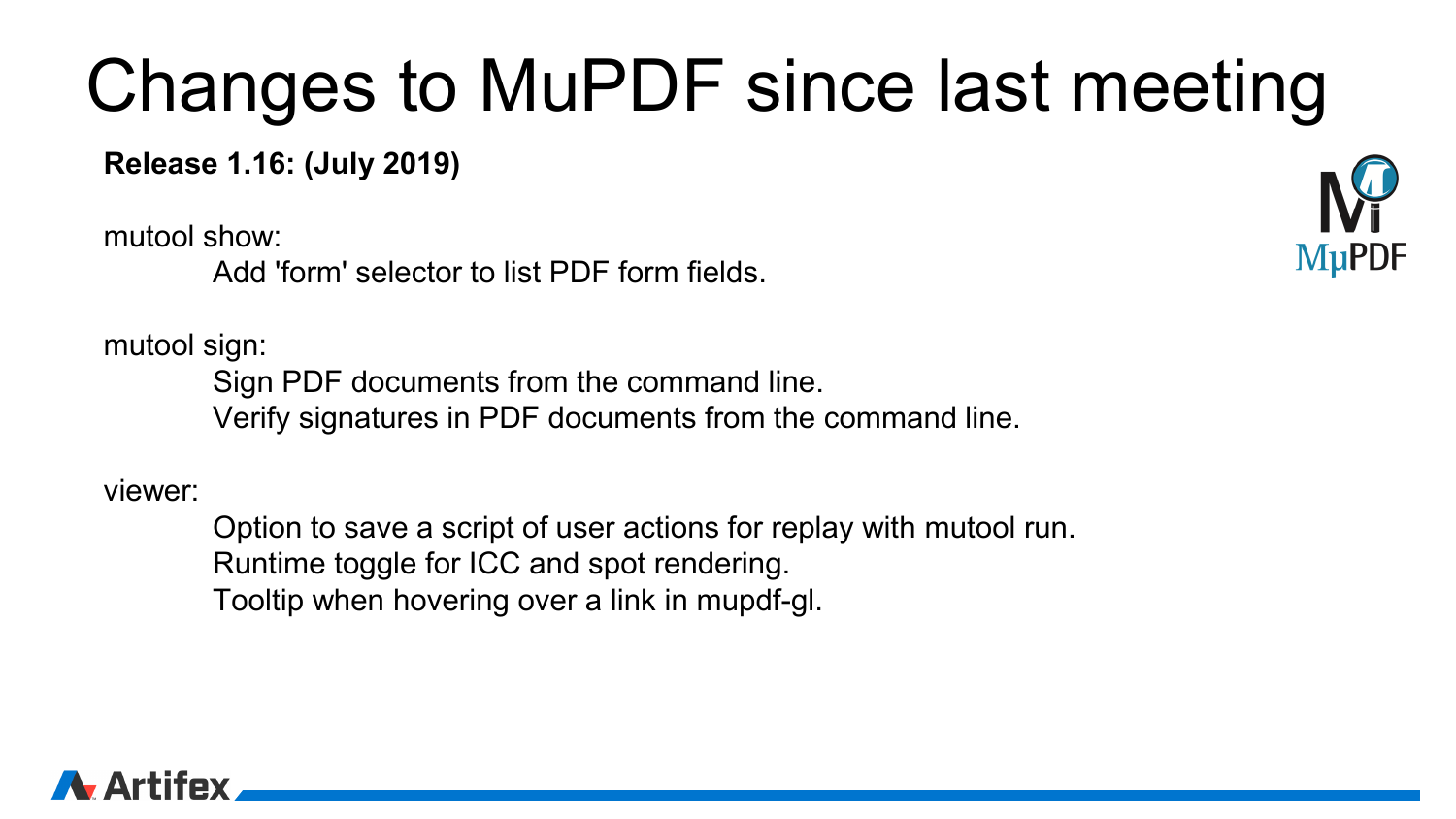#### **Release 1.17: (Any day now)**

api:

Improved accessors for markup/ink/polygon annotation data. Chapter based API for faster EPUB loading. Add more documentation to header files. Improved digital signature signing and verification. Validate changes in a signed PDF file.



#### build:

Moved windows build to VS2019 solution.

### pdf:

Redaction now works on images and links as well as text. Greek, Cyrillic, Chinese, Japanese, and Korean scripts in forms and annotations. File attachment annotations. Use CCITT Fax compression for 1-bit images when creating PDF files.

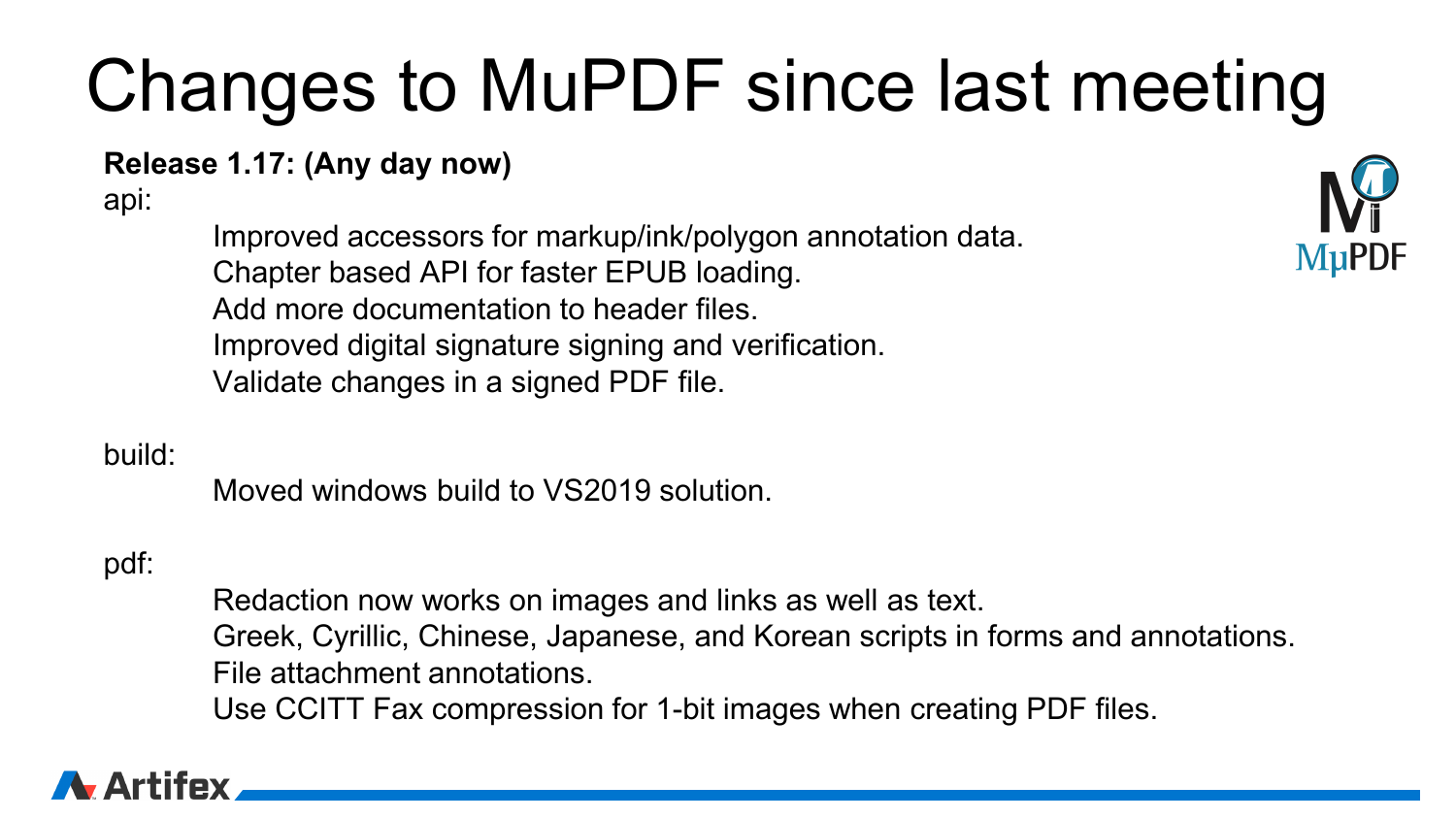#### **Release 1.17: (Any day now)**

epub:

More forgiving XHTML parsing. Accelerator files to cache chapter data for faster EPUB loading. Optimized memory use.

mutool run:

Edit Markup, Ink, and Polygon annotation data. Fill out form fields.

viewer:

Ask for confirmation before closing a PDF with unsaved changes. Embed and extract file attachment annotations.



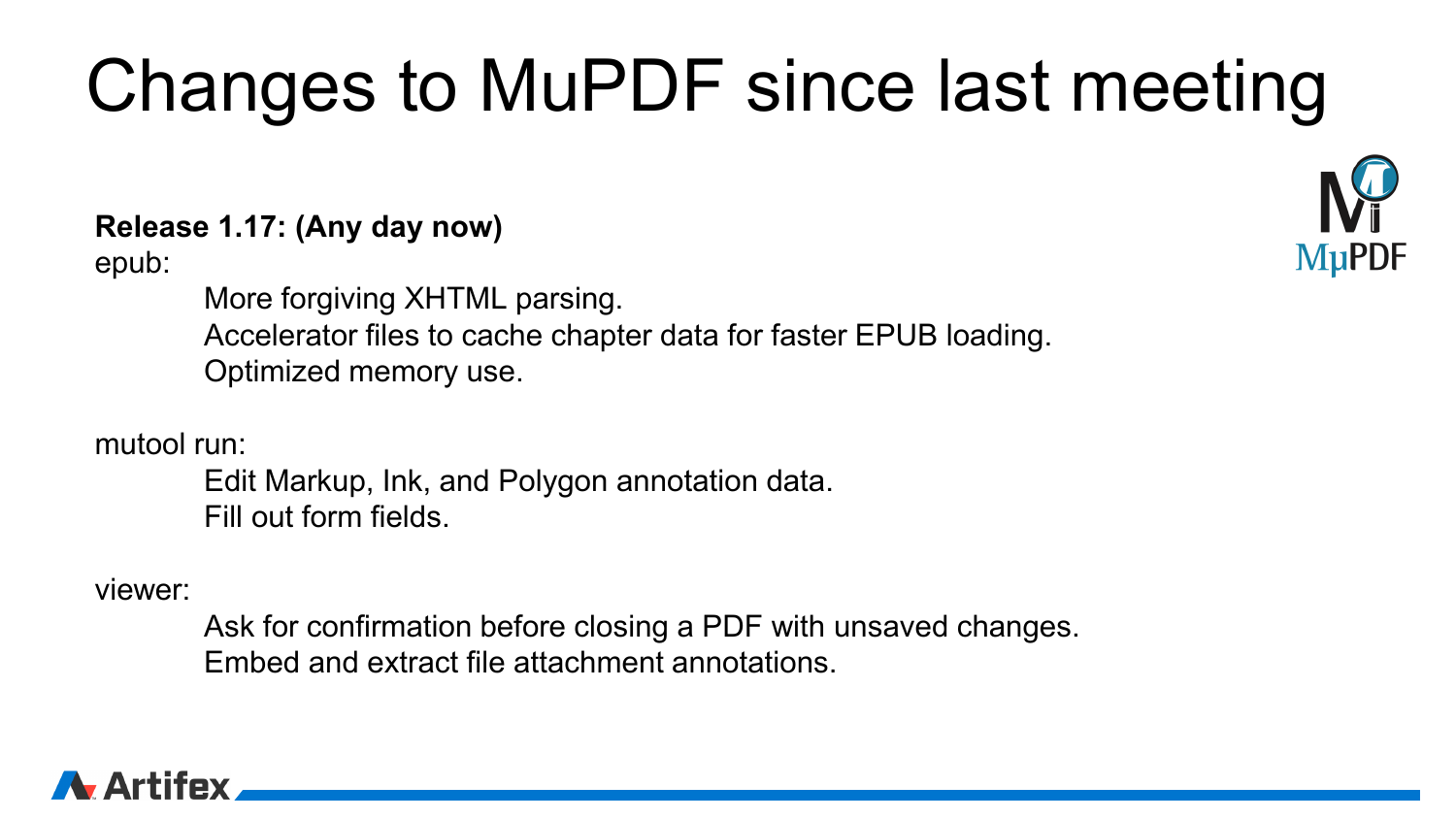### Little CMS2MT

We continue to use a fork of Little CMS2 that is thread safe.

Fork is currently available with git checkout of Ghostscript.

We bring in any bug fixes applied to Little CMS2 .

Possible to make use of 3<sup>rd</sup> party plug-ins.

Developed SSE4.2, AVX2, NEON plug-in for tetrahedral interpolation with cmyk, rgb, or gray output. (Commercial license only)

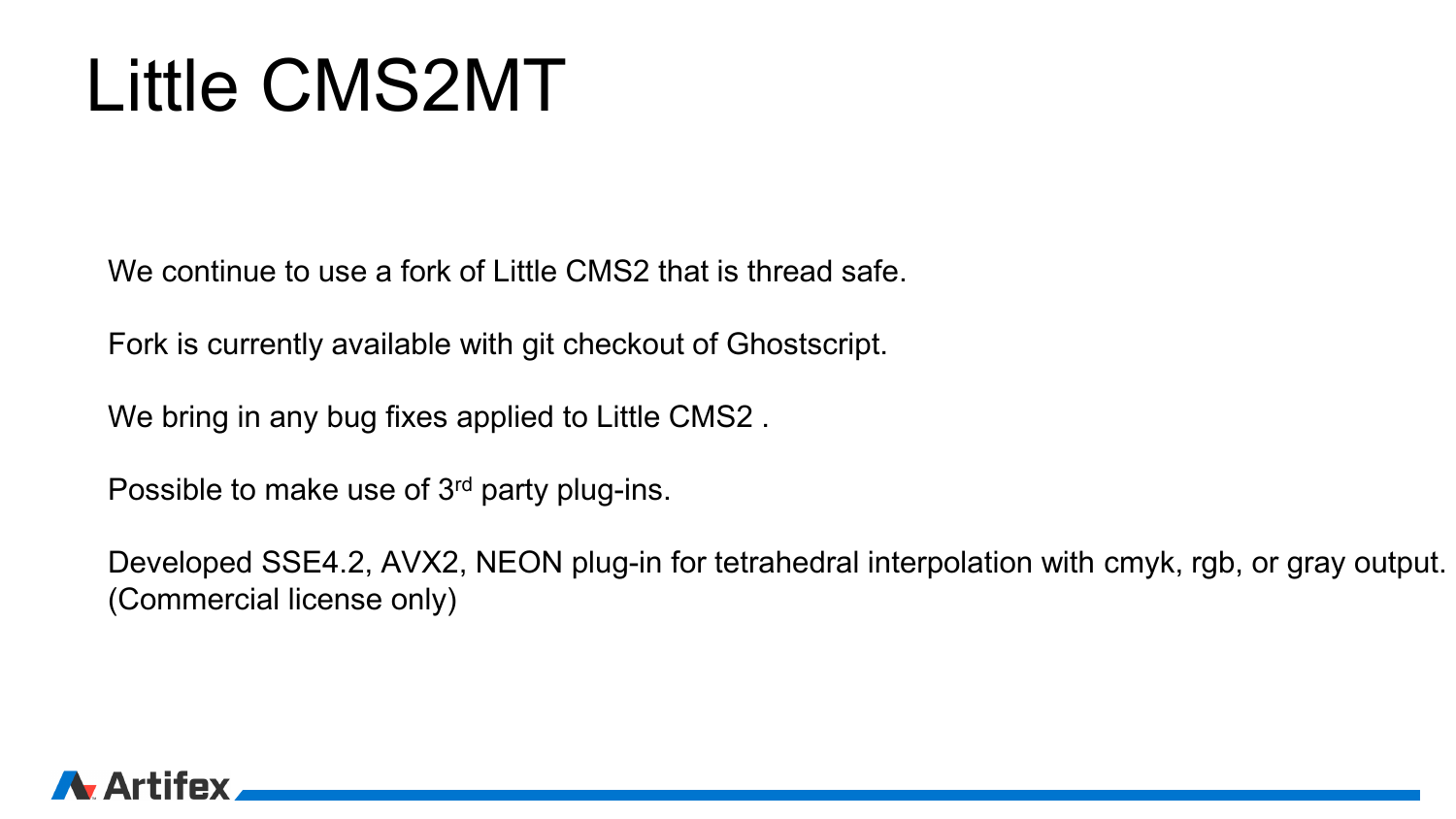### MuJS

**A.** Artifey

MuJS is a library, written in C. MuJS has no notion of a main program: it only works embedded in a host client program. The host program can invoke functions to execute Javascript code, read and write Javascript variables, and register C functions to be called by Javascript.

Implements EMCAScript ECMA-262

Open source under ISC license <https://opensource.org/licenses/ISC>

<http://git.ghostscript.com/?p=mujs.git;a=summary>



#### $\Box$  git.ghostscript.com Git  $\cdot$   $\times$ O git.ghostscript.com/?p=mujs.git;a=summary projects / mujs.git / summary summary | shortlog | log | commit | commitdiff | tree description MuJS: a Javascript interpreter Artifex Software, Inc. owner last change Tue, 17 Mar 2020 06:10:18 -0700 (14:10 +0100) **URL** git://git.ghostscript.com/mujs.git http://git.ghostscript.com/mujs.git shortlog 2020-03-17 Tor Andersson Fix potential memory corruption when jsV\_newmemstring... master | 1.0.7 2020-03-17. Tor Andersson, Return "Jobiect Iteratorl" when running to String on <u>iiff</u> | <u>tree</u> liff | tree iff | tree

|                    | 2020-03-17 Tor Andersson Document the expected behavior of js_Put correctly.       | commit   commitdiff   tree |
|--------------------|------------------------------------------------------------------------------------|----------------------------|
|                    | 2020-03-17 Tor Andersson Note that js_Report callback must not throw an exception. | commit   commitdiff   tree |
|                    | 2020-02-19 Tor Andersson Check for empty string in js_isarrayindex.                | commit   commitdiff   tree |
|                    | 2020-01-23 Tor Andersson Tweak default recursion limit.                            | commit   commitdiff   tree |
|                    | 2020-01-23 Tor Andersson Fix enumerability of Error and Function properties.       | commit   commitdiff   tree |
|                    | 2020-01-20 Tor Andersson Check for leading zero in js isarrayindex that caused     | commit   commitdiff   tree |
|                    | 2020-01-10 Tor Andersson Bug 698496: Handle leap years correctly in the Date       | commit   commitdiff   tree |
|                    | 2020-01-10 Tor Andersson Bug 701355: Fix separate compilation issues that have     | commit   commitdiff   tree |
|                    | 2020-01-02 Tor Andersson Bug 701886: Always create new scope for eval().           | commit   commitdiff   tree |
|                    | 2020-01-02 Tor Andersson Update COPYING copyright year.                            | commit   commitdiff   tree |
|                    | 2020-01-02 Tor Andersson Issue 117: Skip first line if it starts with a shebang    | commit   commitdiff   tree |
|                    | 2020-01-02 Tor Andersson Issue 128: Support property list as replacer argument     | commit   commitdiff   tree |
| 2020-01-02 isRvven | Fix date setMonth and setUTCMonth processed wrong optio                            | commit   commitdiff   tree |
| 2020-01-02 isRvven | Issue 126: accept String and Number objects as space                               | commit   commitdiff   tree |

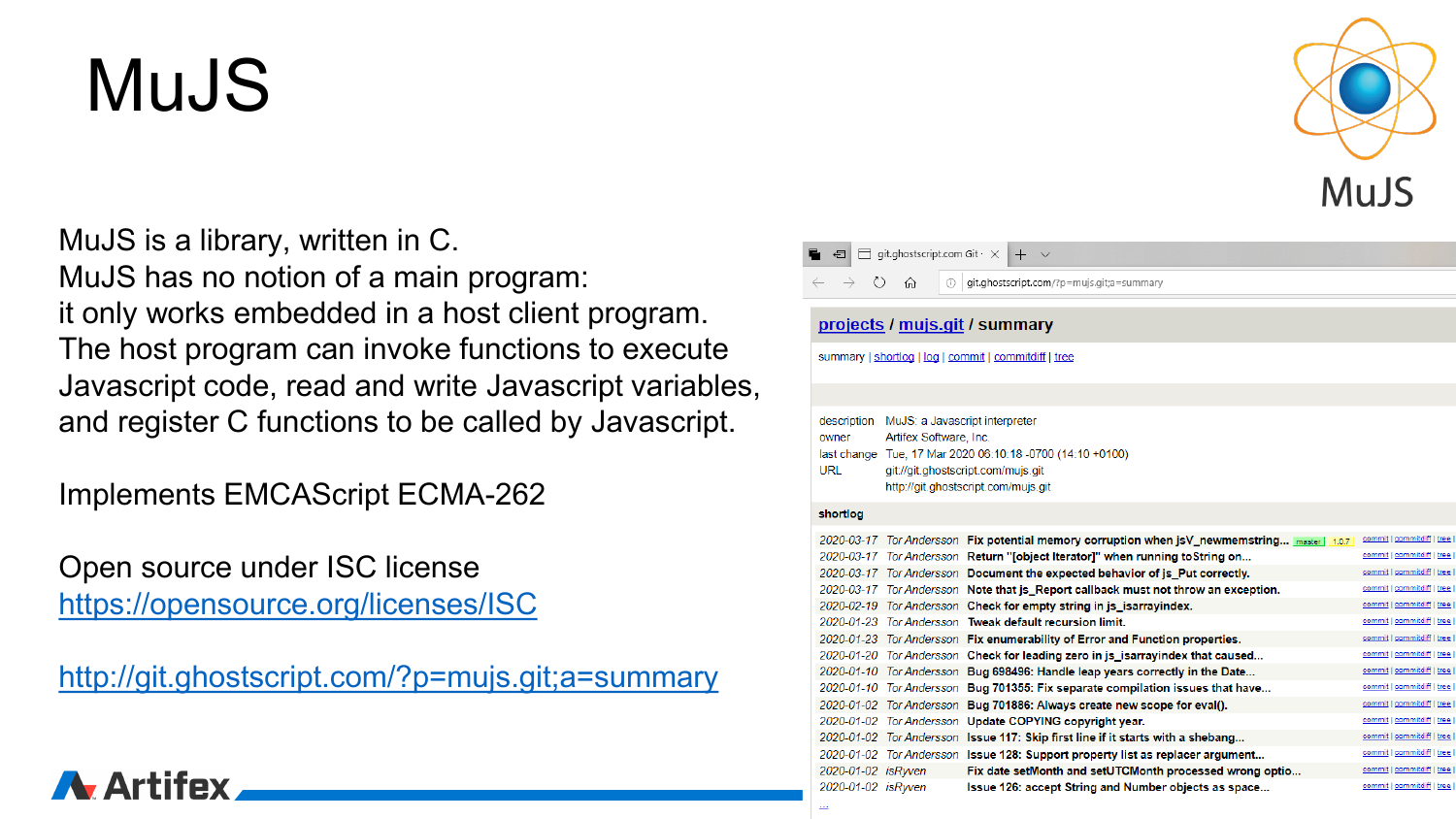### MuPDF WebAssembly

Binary instruction format for a stack-based virtual machine.



Wasm is designed as a portable target for compilation enabling deployment on the web for client and server applications.

- mupdf.freeDocument(doc) Free a document and its associated resources. mupdf.documentTitle(doc) Return the document title as a string. mupdf.countPages(doc) Return the number of pages in the document.<br>mupdf.pageWidth(doc, page, dpi) Return the width of a page. mupdf.pageWidth(doc, page, dpi) mupdf.pageHeight(doc, page, dpi) Return the height of a page.
- mupdf.openDocument(filename) Open a document and return a handle.
	-
	-
- mupdf.documentOutline(doc) Return element containing the table of contents formatted as an unordered HTML list with links to pages
	- -
		-
- mupdf.drawPageAsPNG(doc, page, dpi) Render the page and return a PNG image formatted as a data URI.
- mupdf.pageLinks(doc, page, dpi) Retrieve an HTML string describing the links on a page.
- mupdf.drawPageAsSVG(doc, page) Return a string with the contents of the page in SVG format.
- mupdf.drawPageAsHTML(doc, page) Return a string with the contents of the page in HTML format, using absolute positioned elements.

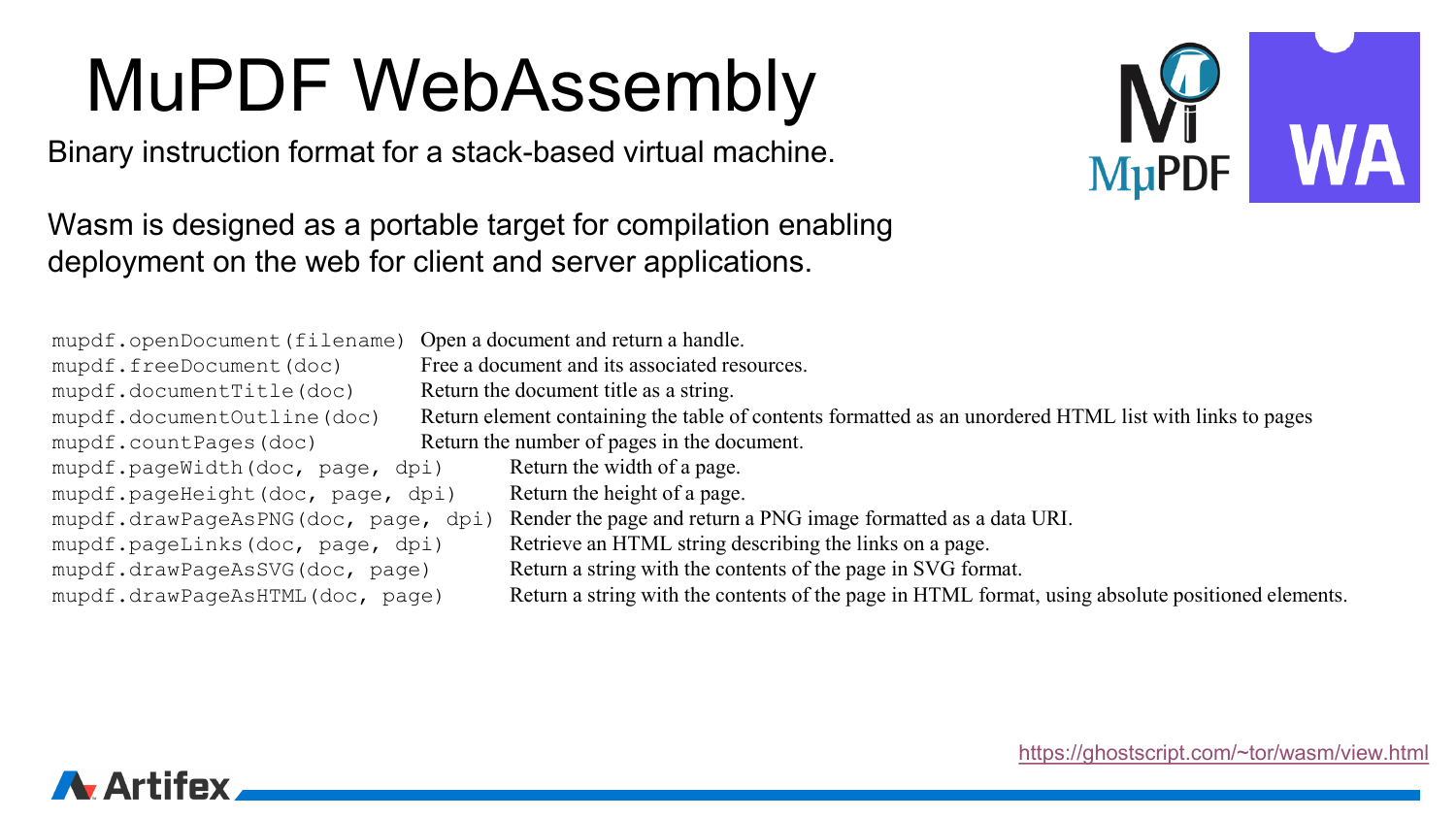### Current/Future Work



New PDF interpreter in Ghostscript. Significant progress. See pdfi branch in repository

Python and other language support for MuPDF

Overprint emulation for RGB devices in Ghostscript

Support for full black only text output in Ghostscript

Device API cleanup in Ghostscript color methods

Image interpreters and language switching in Ghostscript

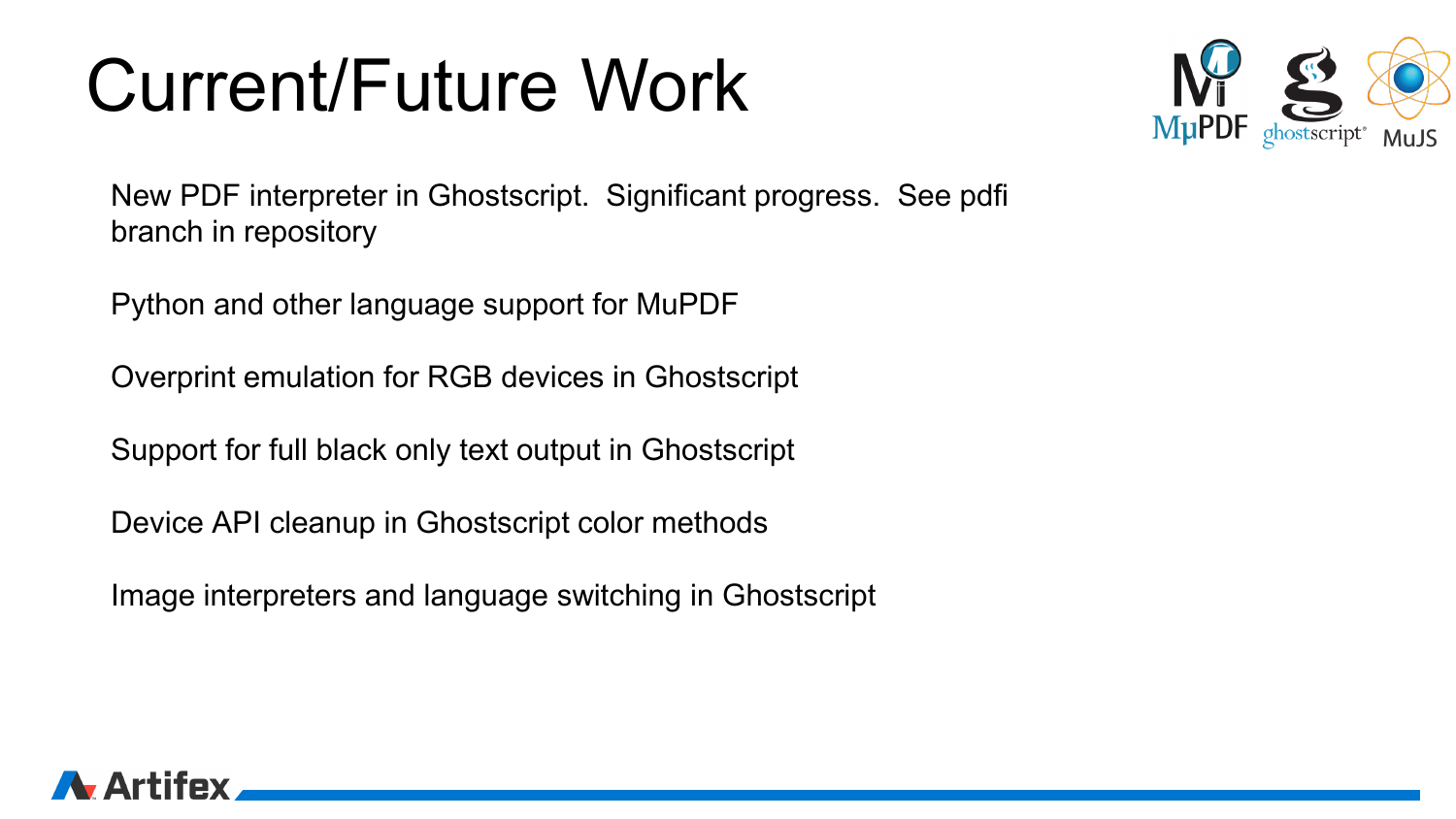### CUPS Device



| <b>Bugzilla - Bug 702132</b>                                                  |                                                                                                | Ghostscript does not correctly create CMY CUPS Raster and often crashes                                                              |  |  |
|-------------------------------------------------------------------------------|------------------------------------------------------------------------------------------------|--------------------------------------------------------------------------------------------------------------------------------------|--|--|
| Home   New   Browse   Search                                                  | Search [?]   Reports   Preferences   Administration   Help   Log out michael.vrhel@artifex.com |                                                                                                                                      |  |  |
| <b>Bug List:</b> (2 of 8) First Last Prev Next Show last search results       |                                                                                                |                                                                                                                                      |  |  |
|                                                                               | Bug 702132 - Ghostscript does not correctly create CMY CUPS Raster and often crashes (edit)    |                                                                                                                                      |  |  |
| <b>Status: UNCONFIRMED (edit)</b><br>Alias: None (edit)                       |                                                                                                | Reported: 2020-02-17 17:39 UTC by Till Kamppeter<br>Modified: 2020-02-17 17:39 UTC (History)<br>CC List: $\boxdot$ Add me to CC list |  |  |
| <b>Product:</b> Ghostscript<br><b>Component:</b> CUPS driver                  | $\checkmark$<br>$\vee$ (show other bugs)                                                       | 2 users (edit)<br>Ignore Bug Mail: $\Box$ (never email me about this bug)                                                            |  |  |
| Version: 9.50<br>$\checkmark$<br>Hardware: PC<br>$\vee$    Linux              | $\checkmark$                                                                                   | See Also: (add)<br><b>Customer:</b><br><b>Word Size: ---</b><br>$\smallsetminus$                                                     |  |  |
| <b>Importance:</b> $P4 \vee$ normal<br>Assignee: Till Kamppeter (edit) (take) |                                                                                                |                                                                                                                                      |  |  |
| <b>QA Contact:</b> Bug traffic (edit) (take)                                  |                                                                                                |                                                                                                                                      |  |  |
| URL:                                                                          |                                                                                                |                                                                                                                                      |  |  |
| <b>Keywords:</b><br><b>Personal Tags:</b>                                     |                                                                                                |                                                                                                                                      |  |  |
| <b>Depends on:</b>                                                            |                                                                                                |                                                                                                                                      |  |  |
| <b>Blocks:</b>                                                                |                                                                                                |                                                                                                                                      |  |  |

Artifex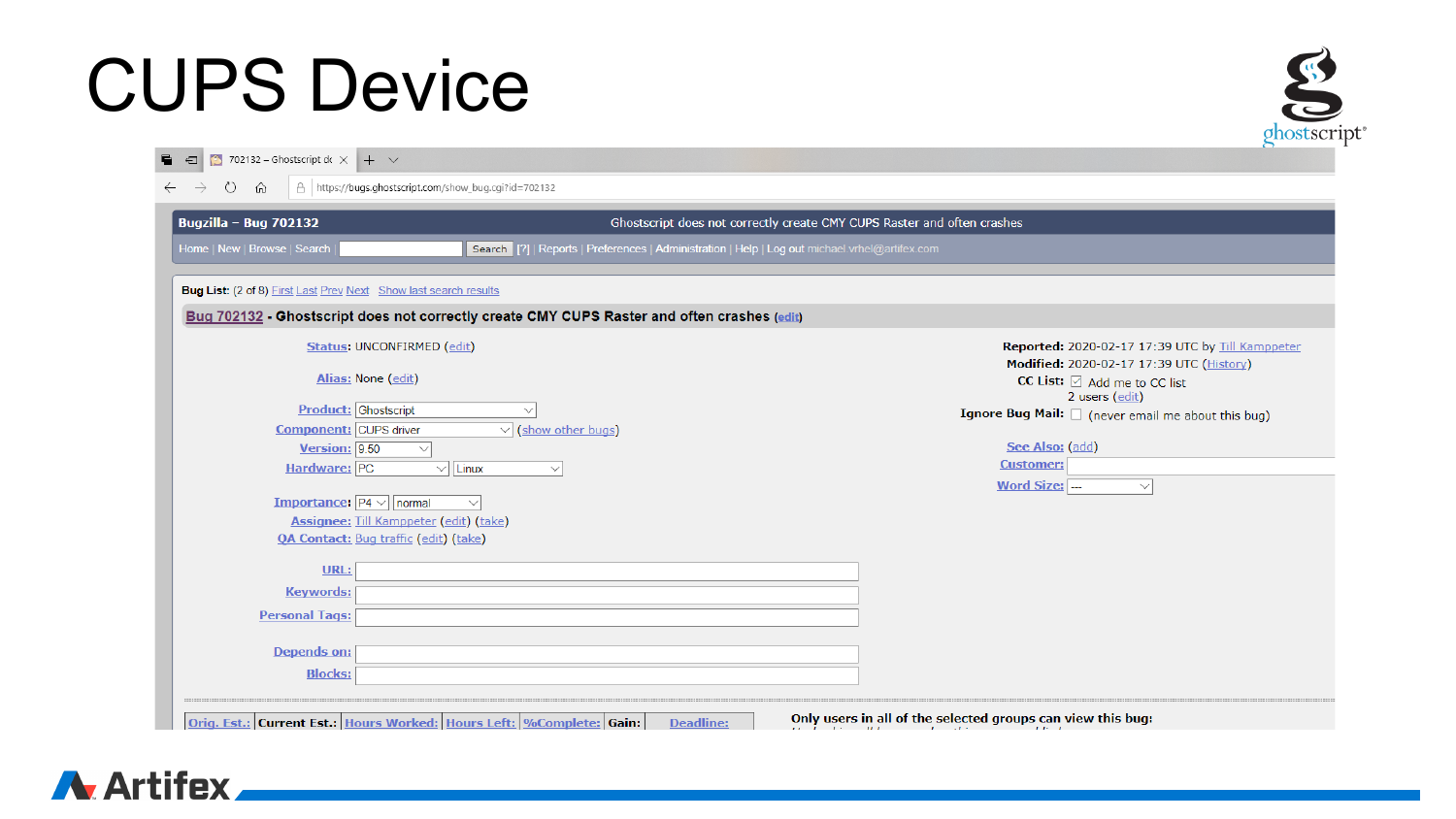### Code Security/Analysis Methods

Fuzzing of test files used to detect simple faults

Coverity :<https://scan.coverity.com/projects/ghostpdl> (dereferences of NULL pointers, use of uninitialized data, memory corruptions, buffer overruns, control flow issues, incorrect expressions, unsafe signed values)

Coverage tests run periodically: <https://ghostscript.com/coverage/>

Various compilers used and warning report provided with every commit (gcc, clang)

Address Sanitizer: Testing for buffer overflows, dangling pointer overflows

Valgrind: Testing for buffer overflows, use of uninitialized memory/variables

Memento: Memory leak/corruption analyzer and "Memory Squeezing". Part of Ghostscript build memento.h/c